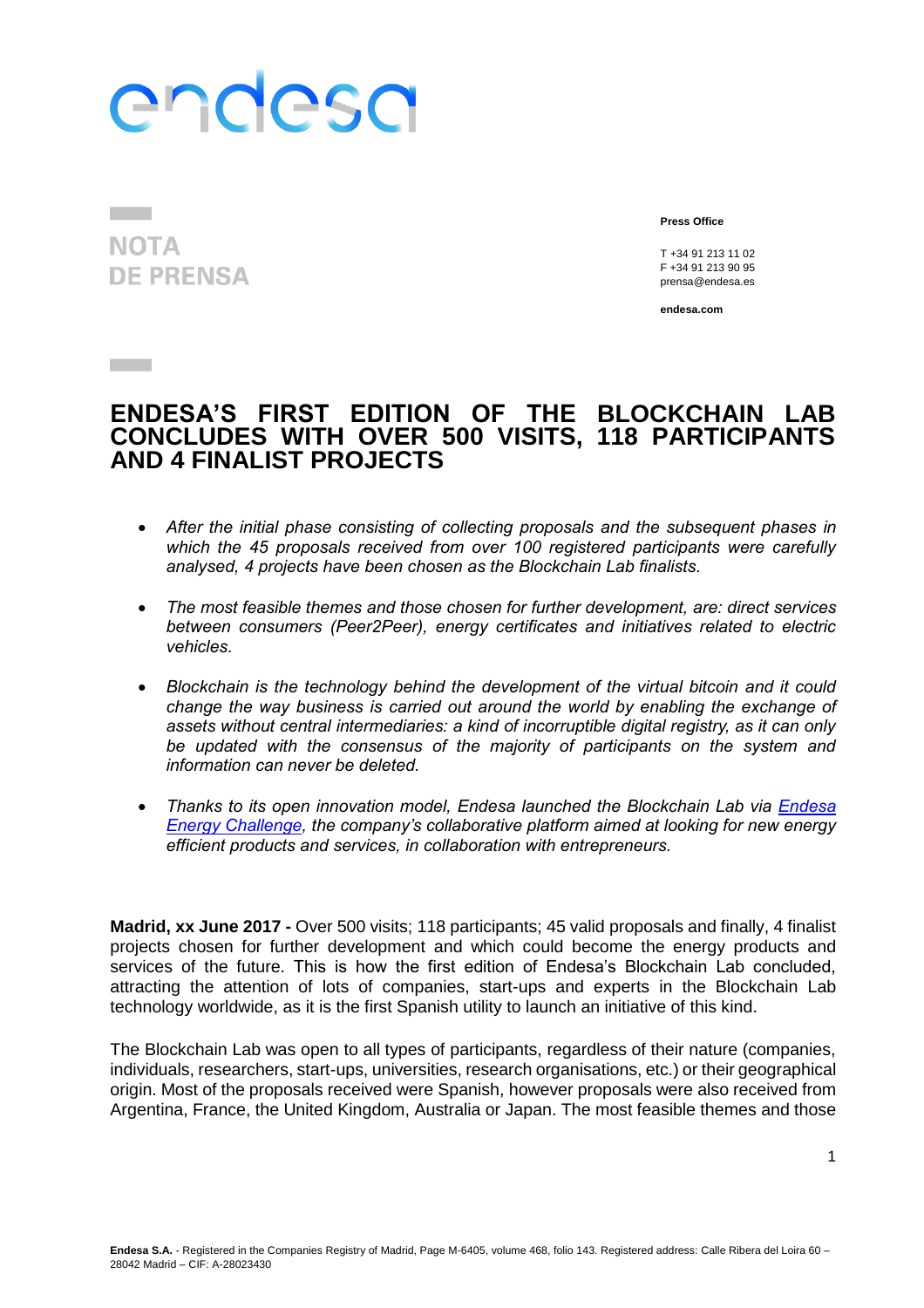## endesa

chosen for further development, are: direct services between consumers (Peer2Peer), energy certificates in initiatives related to electric vehicles, although various other themes were received, ranging from timeshare for renewable facilities to collaborative economy, among others.

The ideas were received via *[Endesa Energy Challenge](http://www.endesaenergychallenges.com/es/)* Endesa's collaborative platform that challenges the most brilliant minds worldwide to create new solutions in order to advance towards the energy of the future. Since the launch of the challenge and after various phases, projects were selected based on their potential value, because they define new short and medium-term products or services or because they present emerging technologies of interest in the long-term. All of them based on the use of the blockchain. Once the finalists have been selected, the process will continue internally through the collaboration of Endesa and the candidates to jointly develop the proposals.

### *Endesa Energy Challenges*

Endesa is aware that the development of a new sustainable model needs to provide specific solutions for customers' most immediate requirements, enhancing and improving consumers' everyday lives because, throughout this entire process, consumers are becoming increasingly action-oriented with the capacity to decide.

Accordingly, just over a year ago, the company launched *[Endesa Energy Challenges](http://www.endesaenergychallenges.com/es/)*, a collaborative platform aimed at finding new energy efficient products and services in collaboration with entrepreneurs. The aim is to challenge the most brilliant minds to search for solutions in the energy world that enable the current model to be transformed. The initiative forms part of Endesa's open innovation model.

#### **What is blockchain?**

*Blockchain* began as the ancillary technology for the virtual coin, bitcoin and it has ended up becoming one of the most ground-breaking and disruptive technologies that exists.

Some say it can change everything; and others, that it could be the most important technology of the century. In any event, there is no doubt that it is an unstoppable internet phenomenon. It is *Blockchain*. The name may remain as such, Blockchain, or it may be called something else, but its potential is considered to be enormous and Endesa has decided to take part in it by launching the first laboratory in the Spanish energy sector focused on this technology, with the aim of obtaining new applications and use cases to benefit customers.

It is a distributed accounting registry for "digital transactions", i.e. shared between many different parts. It can only be updated by the consensus of a majority of the participants in the system. This is extremely important in the online world, where it is truly difficult to establish and control the



*Ahora, toda la información de la compañía en [Endesa](http://www.endesa.com/es/saladeprensa/market)  [Corporate](http://www.endesa.com/es/saladeprensa/market), la aplicación de Endesa para iPhone, iPad y dispositivos Android.*

> *Oficina de Prensa de Endesa T: 912 131 102 [www.endesa.com](http://www.endesa.com/)*



2